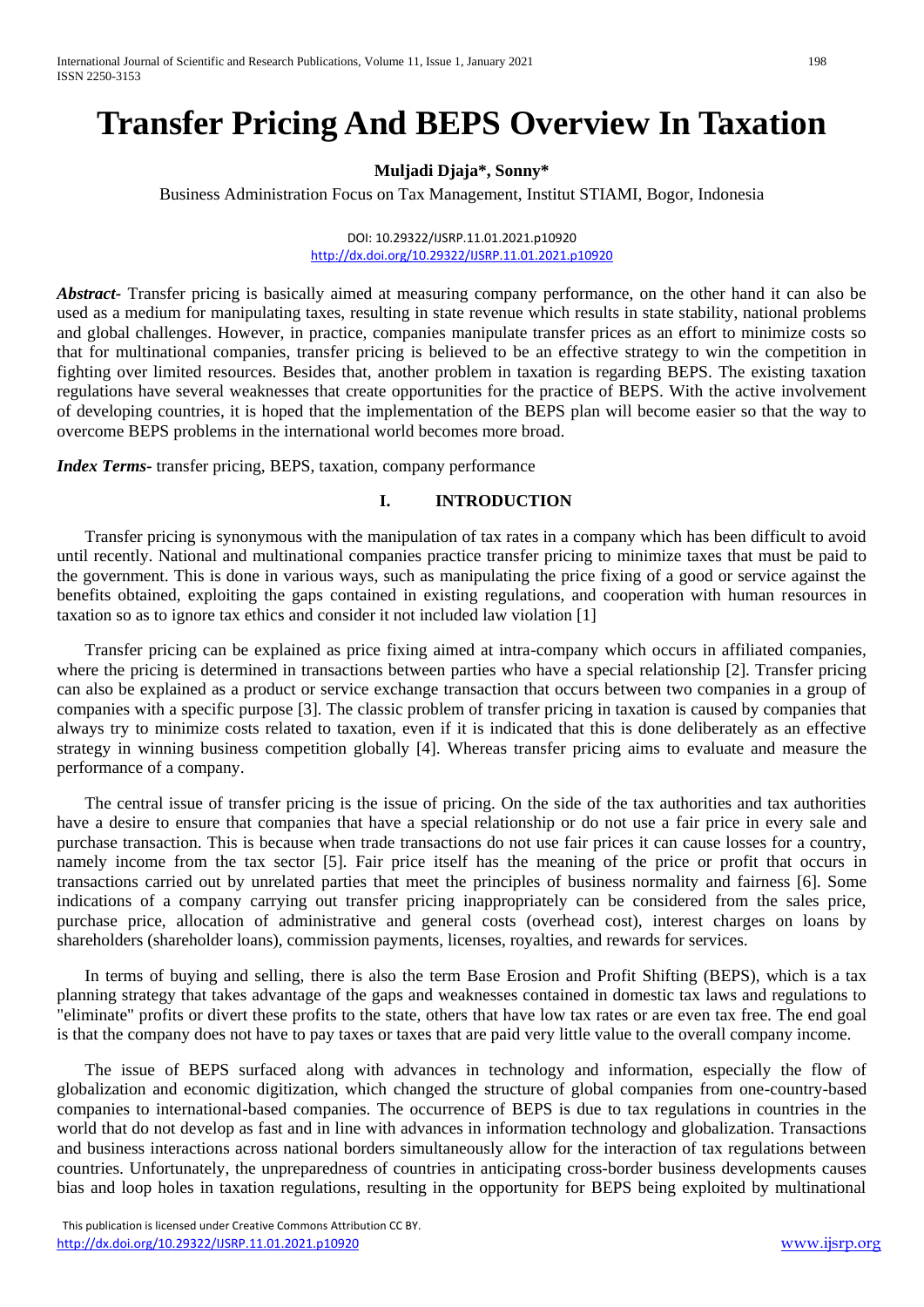companies (Multi-National Enterprises often abbreviated as MNEs) not to pay taxes or pay taxes but in very small amounts.

Companies implement the BEPS strategy by leveraging the various combinations of tax policies and regulatory systems in a country. In principle, the tax on companies is imposed at the domestic level of each country. The interaction of the taxation system between countries results in income being taxed by more than one jurisdiction, resulting in double taxation. Conversely, it can also result in income not being taxed at all. When faced with double taxation problems, companies urge bilateral and multilateral cooperation between countries to overcome these problems. But at the same time, if they encounter regulatory weaknesses in their favor, companies will exploit them so that the income earned is not taxed anywhere (untaxed).

This research discusses transfer pricing and also BEPS in the world of buying and selling and taxation. This study aims to increase readers' knowledge about the relationship between transfer pricing and BEPS.

#### **II. RESEARCH METHODOLOGY**

This study uses qualitative research, which is a research paradigm that emphasizes the understanding of problems in social life based on reality conditions or natural settings that are holistic, complex and detailed [7]. Meanwhile, the approach used is a case study, in this case the analysis and observation of the best possible transfer pricing manipulation cases that occur in the realm of global challenges and the role of behavioral accounting in order to obtain objective results and conclusions. The research data used is secondary, namely data that is not obtained from the main source, but through collecting and reviewing data from the sources obtained so that research becomes the second party to manage and critique the data obtained [8].

Furthermore, these data are collected and documented based on their relationship to research studies obtained from online literature from the internet. Thus, the analysis technique uses data reduction in the form of collecting, summarizing, selecting the main things related to the research topic, display data, presenting data in accordance with certain forms relevant to research and describing briefly the relationship of each category, and verification or withdrawal. conclusions, both provisional conclusions and final conclusions after obtaining strong evidence that supports the final conclusion.

### **III. RESULTS AND DISCUSSION**

### *3.1 Transfer pricing in taxation*

Transfer pricing is defined as a price related to the delivery of goods or service fees, so that it includes business activities related to transactions, taxation, accountability for profits or fees based on the principle of fair market prices [9].

This definition indicates that there is a special bond between one company and another, so that pricing is prone to occur in the relationship between these companies. This is what makes business actors unconstitutional or immoral actions to avoid unwanted things, such as tax avoidance. This special relationship is able to encourage companies to set unreasonable prices, either by increasing or decreasing in order to manipulate taxes through transfer pricing. This is done in addition to getting the maximum profit, as well as aborting taxpayers because they feel they are under pressure from the government for applying political costs through paying taxes [10]. These two things are the focus of the companies' work in minimizing taxes so that transfer pricing manipulation is an alternative that must be done.

The practice of transfer pricing manipulation is caused by other factors inherent in the company. Transfer pricing is due to the imposition of taxes by the government. Based on several factors, the decision to carry out transfer pricing, government supervision and information needs really need to be implemented optimally, so that it can provide benefits in efforts to manage and develop the country to meet global challenges, because taxes are one of the largest state revenues. The important role of the government and related government agencies in the level of tax supervision and regulation affects transfer pricing practices positively and negatively, because companies have their own objectives, while the government has a general goal in regulating a company so that it can benefit it and the environment equally and fairly.

 This publication is licensed under Creative Commons Attribution CC BY. <http://dx.doi.org/10.29322/IJSRP.11.01.2021.p10920> [www.ijsrp.org](http://ijsrp.org/) Some of these factors are common and cause transfer pricing, even transfer pricing manipulation in the context of aborting taxpayers from the stipulated tax claims. However, in international trade, transfer pricing refers to provisions in the type of market structure, estimates of maximum profit, and economic conditions and regulations set in a country. Based on this provision, the emergence of transfer pricing manipulation is not only a problem within the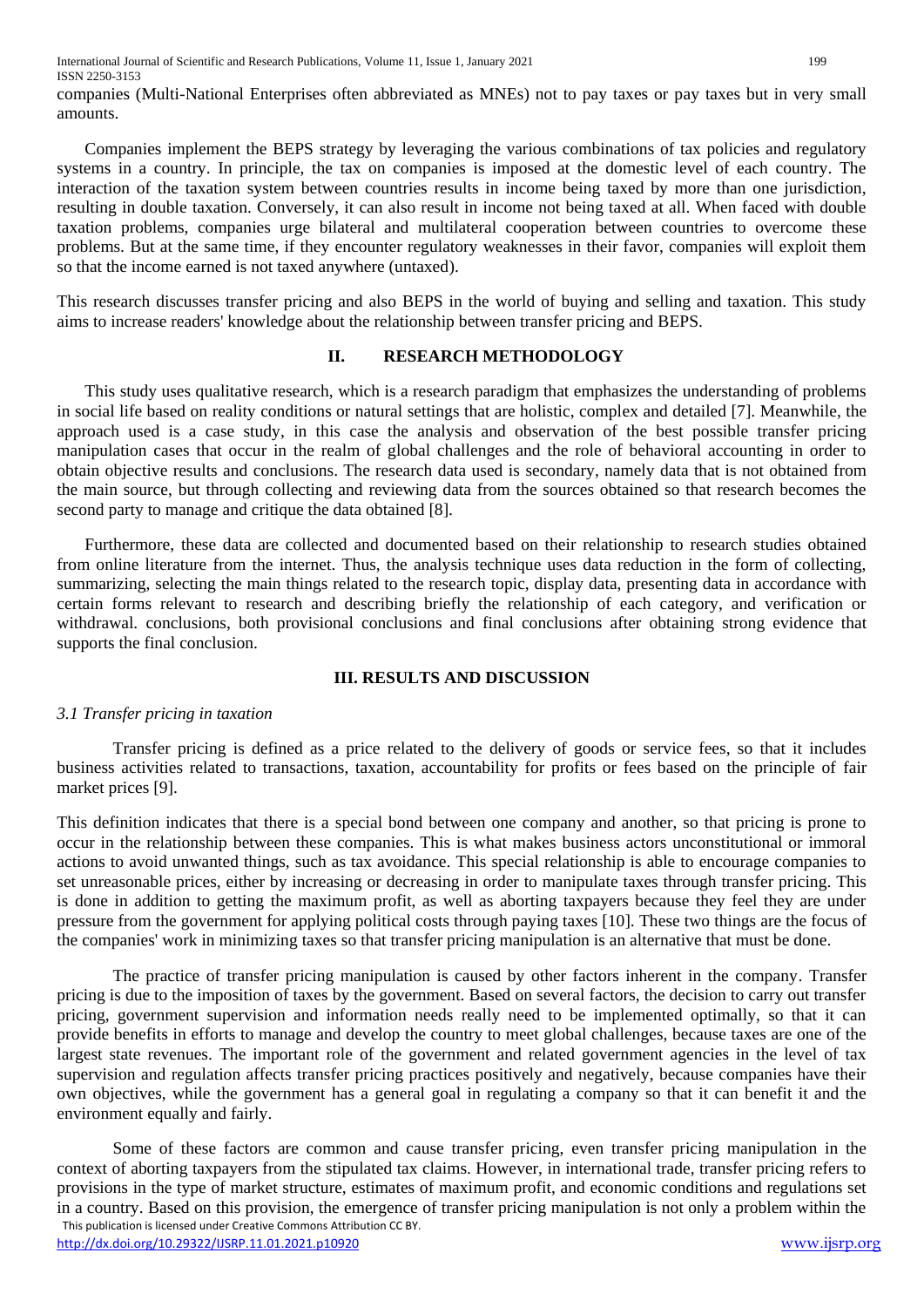company, but there is a need for a price system and tax regulation to be established through government policies and law enforcement that are fair and equitable. The effects of globalization and conglomeration can be controlled properly so that the objectives of transfer pricing in performance appraisal and tax management can run properly.

One of the regulatory concepts in pricing and tax determination is contained in the pricing policy using historical cost, not standard cost. The existence of a standard cost is able to move a company in a reasonable and unreasonable management accounting to set a price and taxes, so it is necessary to apply behavioral accounting to measure its level of objection, because the range to bridge costs on the grounds of efficiency and price manipulation is not appropriate in the field facts As for the need to set price standards using historical costs, even though it seems to ignore efficiency, the pricing is based on cost data sources that have been determined in the company over time so that it is not competitive on the basis of efficiency.

Exchange rates can also affect transfer pricing practice. Multinational companies have transactions between countries in a large number. The company's cash flows denominated in several currencies relative to the dollar value will differ over time. These different exchange rates will affect the company's overall profits. Therefore, changes in exchange rates can be utilized by multinational companies to increase their profitability through transfer pricing activities. Profitability is very important for investors and is used as an indicator of assessment in making investment decisions in companies. Based on the research results, when the exchange rate at the company is high, it will encourage the company to make transfer pricing decisions by manipulating prices which aim to reduce profits so that tax payments are reduced. Conversely, when the exchange rate at the company is low, the company tends not to make transfer pricing decisions because with a low exchange rate the company no longer needs to reduce profits. However, the exchange rate does not affect the company's transfer pricing decision.

Based on the research of the UNTC UN team chaired by Silvain Plasschaert as stated again by Gunadi (1999) in Sutedi (2013) [11], it is stated that there are several motivations behind the company in carrying out transfer pricing, including: (1) reduction of tax objects, especially income tax; (2) easing the effect of foreign ownership restrictions; (3) decrease the effect of rupiah depreciation; (3) strengthening demands for price increases or protection against import competitors; (4) maintaining a low profile attitude regardless of the level of business profits; (5) securing the company from claims for employee benefits or welfare and environmental concerns; (6) minimizing the consequences of restrictions and business risks abroad. Meanwhile, according to Anthony and Govindarajan (2004) in Sutedi (2013) suggest that there are three special problems faced by multinational corporations, namely: (1) cultural differences; (2) transfer pricing; (3) the exchange rate. This research only examines tax motivation, tunneling and exchange rate in transfer pricing decision making. This is because this is a special problem commonly faced by multinational companies due to differences in regulations, economy, social, politics and culture that apply to each country.

Taxes have a significant positive effect on transfer pricing decisions. This is because the increasing tax burden encourages companies to reduce the tax burden by making transfer pricing decisions, namely transferring tax obligations to companies that have special relationships in other countries with lower tax rates. Tax, tunneling and exchange rate simultaneously affect the company's transfer pricing decision. This shows that taxes, tunneling and exchange rates are important factors that are taken into consideration by management in making transfer pricing decisions. Transfer pricing is a price fixing mechanism for transactions for the supply of goods or the delivery of services by parties with a special relationship. However, in practice, companies manipulate transfer prices as an effort to minimize costs so that for multinational companies, transfer pricing is believed to be an effective strategy to win the competition in fighting over limited resources.

## *3.2 Base erosion and profit shifting (BEPS) in tax overview*

Basically, the principle of taxation on cross-border activities is determined based on the domestic taxation law, double tax treaties, and other international taxation cooperation agreement instruments, such as those applied by the European Union. The international community has also sought to minimize trade distortions and barriers to sustainable economic growth, while at the same time asserting their sovereign right to establish their own tax regulations. However, there are gaps and frictions between different countries' tax systems that were not taken into account in designing the existing standards. There are countries that apply their tax rates normally, on the other hand, it turns out that there are also countries that apply very low tax rules and don't even apply taxes at all. In a situation like this, global economic activity requires countries to work together and coordinate in overcoming tax problems in order to be able to protect their tax sovereignty while creating situations and conditions that companies must pay their taxes fairly.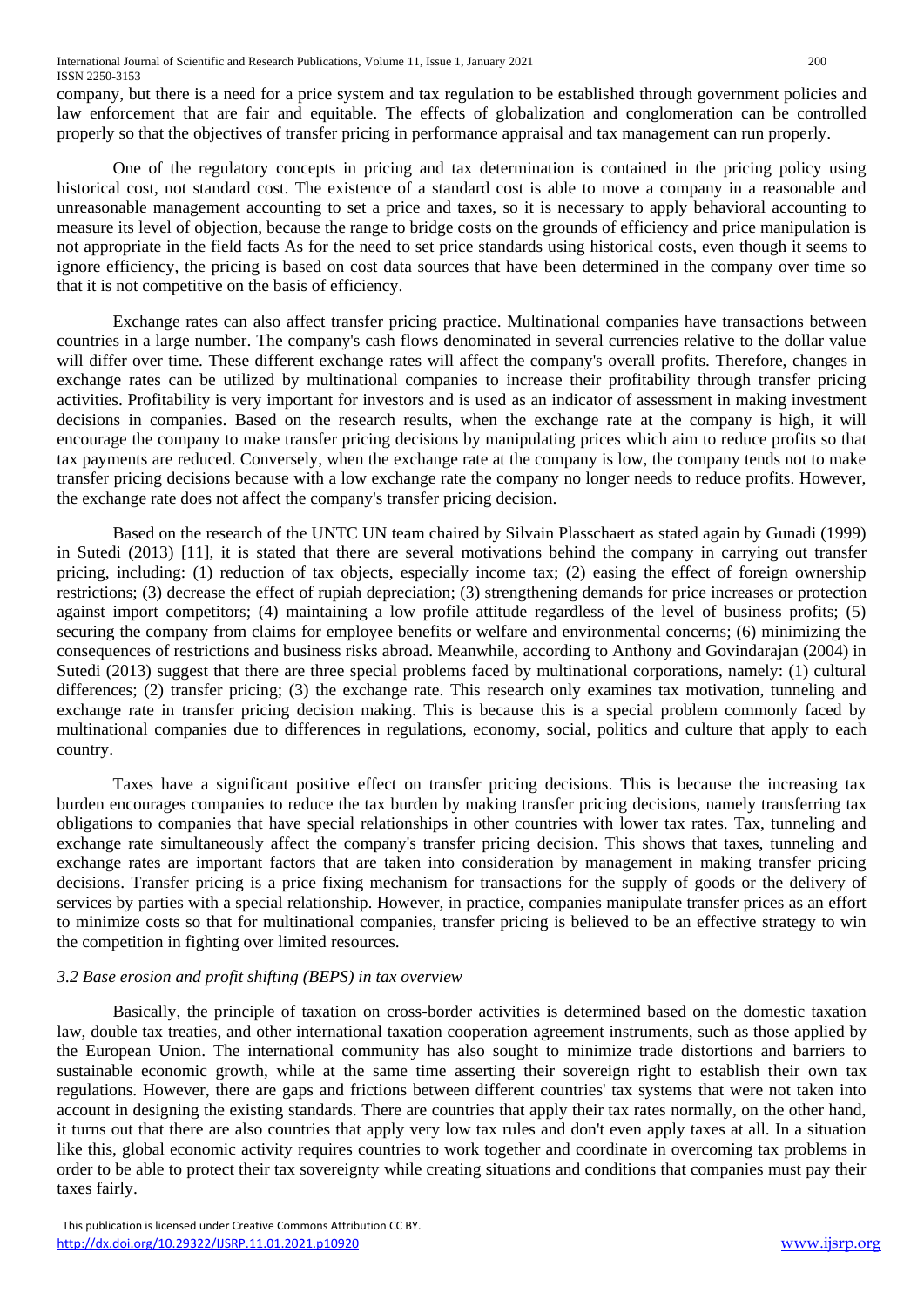Addressing the BEPS problem requires the right approach and strategy, which can be used by countries to establish a fair, effective and efficient tax system. Since BEPS strategies often rely on the interaction of tax systems in different countries, this approach must address the gaps and frictions that arise from these differences between systems. Several model approaches, such as the OECD Transfer Pricing Guidelines and the OECD Model Tax Convention, will produce quite effective changes. Other approaches can be taken by the state through domestic regulations, bilateral agreements, or multilateral cooperation instruments.

Over time, the existing tax regulations have many weaknesses that create opportunities for the practice of BEPS. BEPS occurs when the interaction of different tax rules between countries results in double taxation or low or even no taxation. Under these conditions, companies try to avoid taxes by diverting profits to countries with low or no tax rates. In other words, there is concern among the international community that if left unchecked, there will be a situation where multinational companies will never pay taxes worldwide.

The challenge for international tax regulatory policies is also the spread of the digital economy. The digital economy is characterized by reliance on intangible assets, massive use of data (especially personal data), and difficulty in determining the jurisdiction in which value creation of goods or services occurs. This raises fundamental questions about how companies in the digital economy add value to goods and services and make profits. An effective and internationally coordinated approach is needed in order to prevent the practice of BEPS in a sustainable manner.

The implementation of the BEPS action plan will result in significant changes in international tax regulations since 1920, such as:

- 1. International tax regulations will be developed to address the gap in the taxation system between different countries, but still respect the sovereignty of each country to draft its own taxation rules;
- 2. The current tax treaty and transfer pricing regulations will be reviewed to correct existing deficiencies and to align them with substance and value creation;
- 3. A more transparent climate will be created through reporting by multinational companies (MNEs) to governments on the allocation of their corporate profits worldwide.

The launch of the BEPS Action Plan is a step forward in the history of international tax cooperation. In its implementation, a consensus-based framework is needed to ensure that the action plan can run effectively and efficiently, taking into account the perspectives of developing countries, business and the international community at large.

The involvement of developing countries in overcoming the issue of BEPS is very necessary considering that developing countries also face BEPS problems, although with different degrees of problems depending on the laws and regulations of the country concerned. The United Nations (UN) has played an active role in the implementation of the BEPS action plan and will provide critical inputs, especially in relation to BEPS problems faced by developing countries. The Task Force on Tax and Development (TFTD) and the OECD Global Relations Program will serve as a medium to discuss BEPS issues in developing countries. With the active involvement of developing countries, it is hoped that the implementation of the BEPS plan will become easier so that the way to overcome BEPS problems in the international world becomes more broad.

## **IV. CONCLUSION**

Multinational companies have an interest in optimizing the profits obtained from the operations of multinational companies both as a group and as an entity. To that end, every multinational company makes various efforts to minimize costs and maximize profits through several efficiency measures, including efficiency in tax burdens. Basically, multinational companies can carry out tax planning, namely how entities continue to pay taxes according to the provisions but as a group they are still able to optimize their profits. Transfer pricing appears due to the increasingly global operations of multinational companies. In practice, companies manipulate transfer prices as an effort to minimize costs so that for multinational companies transfer pricing is believed to be an effective strategy to win the competition in competing for limited resources.

BEPS is not a simple problem. The complexity of the problem is not only because it involves the friction of tax regulations in the jurisdictions of different countries, but also because of the tug of interest between the state and the business itself. Therefore, to be able to solve the BEPS problem, a country cannot solve it unilaterally, but it is absolutely necessary to have the cooperation and involvement of all global stakeholders. International cooperation in overcoming BEPS should be carried out by considering and respecting the sovereignty of the country so as to create a